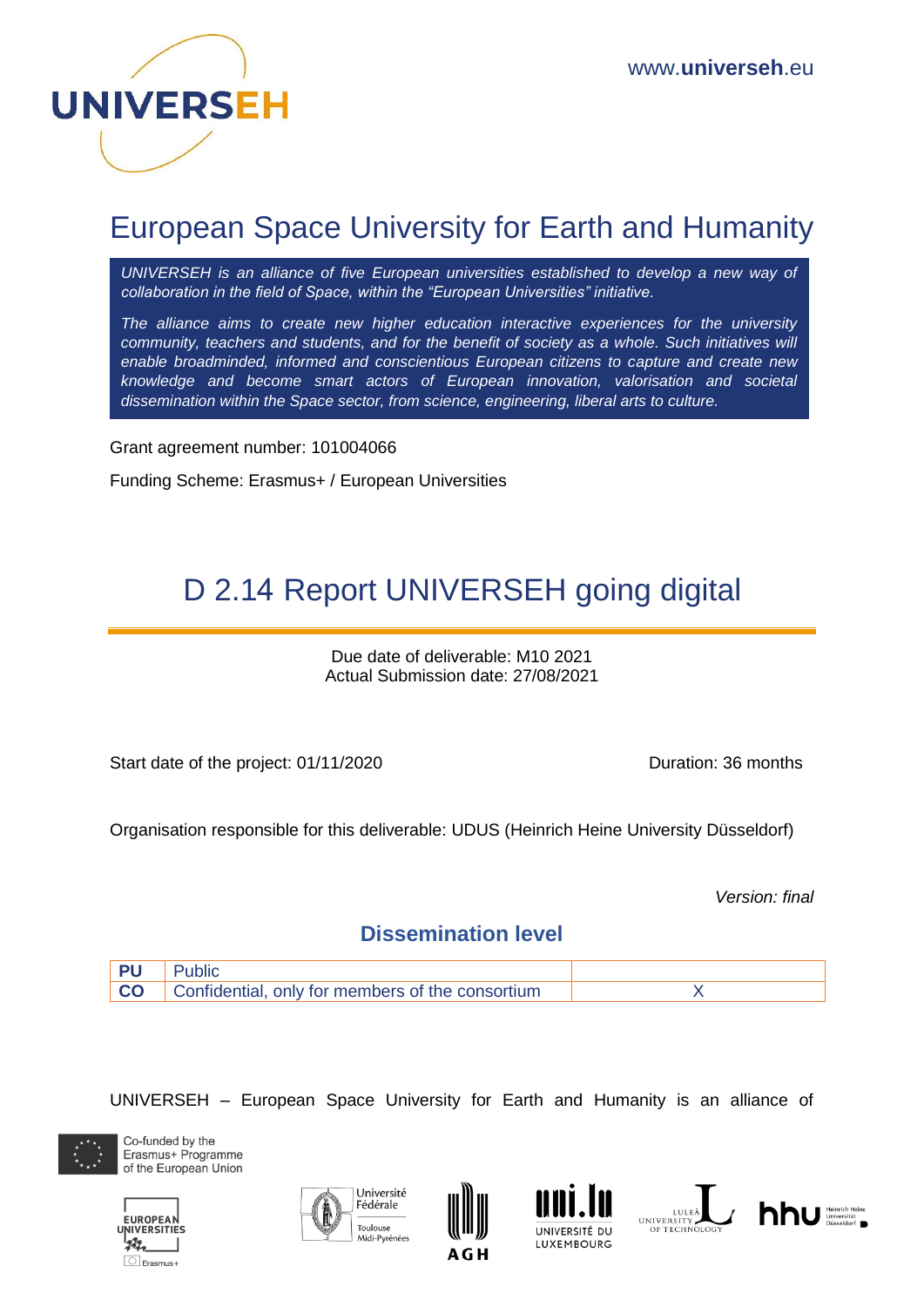

## **Document History**

<span id="page-1-0"></span>

| <b>Version</b> | <b>Date</b>    | <b>Author</b>                       | <b>Partner</b>                                                                                                          | <b>Summary of main changes</b>                                |
|----------------|----------------|-------------------------------------|-------------------------------------------------------------------------------------------------------------------------|---------------------------------------------------------------|
|                | 2021-06-<br>25 | <b>Britta</b><br>Moormann<br>(UDUS) | AnnaCarin<br>Larsson (LTU),<br>Sylvain St-<br>Amand<br>(Uni.Lu); Pawel<br>Swierk (AGH),<br><b>Marion Demay</b><br>(UFT) | Common tools used at all five<br>universities added to report |
| 2              | 2021-08-<br>27 | Nicole Dittrich<br>(UDUS)           | AnnaCarin<br>Larsson (LTU),<br>Sylvain St-<br>Amand<br>(Uni.Lu); Pawel<br>Swierk (AGH),                                 | <b>Final Version</b>                                          |
|                |                |                                     |                                                                                                                         |                                                               |

### Content

### <span id="page-1-1"></span>I. Current practices in "going digital"

The European Commission has set the objective that by 2025, all students should be able to enjoy the benefits of digital mobility considering their student status by implementing the European Student Card and their seamless mobility across European universities (EWP, Online Agreements, MyAcademicID etc.). New tools have been suggested by the European Commission to facilitate the digitalisation of processes related to student enrolment, the exchange of student data, participation in academic exchanges and the transmission of relevant documents and credit data between relevant departments at cooperating universities.

UNIVERSEH – European Space University for Earth and Humanity is an alliance of



Co-funded by the Erasmus+ Programme of the European Union